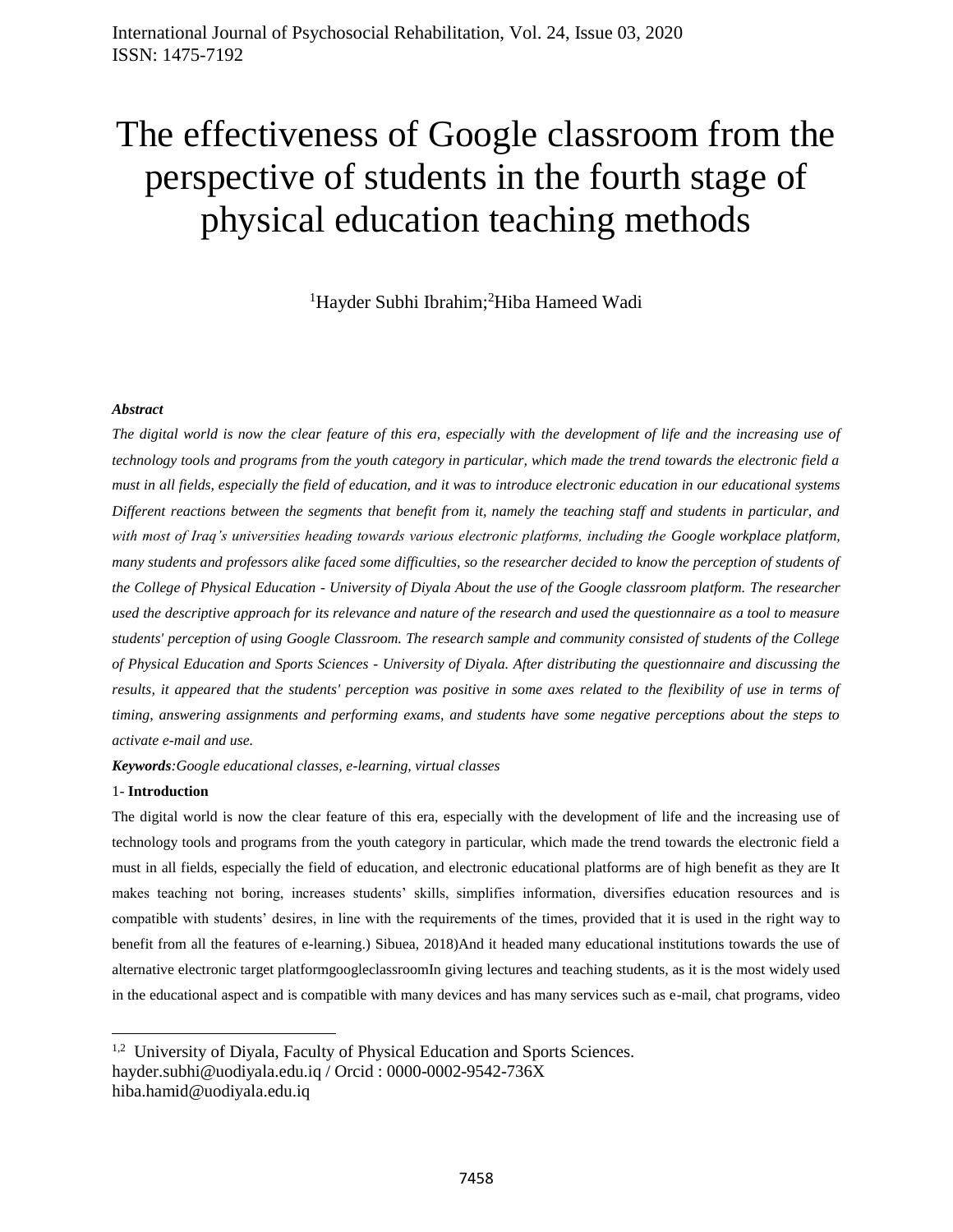meetings, calendar, text editing services, presentations and many other services through which it is possible to manage lessons, send and receive assignments, and manage exams. students easy access to the possibility of this application installed on their phones or personal computers, which facilitates access to educational material and through the above aim of the study to identify the impression students about the use of google classroom As a teaching method in learning physical education teaching methods in the College of Physical Education and Sports Sciences - University of Diyala.

#### **Literature review**

1-1 platform Google workspace:

Open learning platform to manage virtual classes was launched in 2014 by the Cockle company provides an electronic way via the Internet to help teachers follow their students by using different web applications through which they can manage all the documents needed by their students and documents are stored onGoogle Drive It can be modified in apps Drive, like docs Google and spreadsheets etc. But what distinguishes from the experience Google Drive Regular is the teacher/student interface, designed by Google to the way teachers and students think and work.

2- Research procedures:

2-1 Research Methodology:

The descriptive approach was used to describe the students' impression of using the platform Google workspace as a method of learning.

2-2 Research community and sample:

The research community included all students of the fourth stage of the Faculty of Physical Education and Sports Sciences, which is the same as the research sample for the subject of teaching methods of physical education, they were chosen deliberately and their number is (1 6 5) male and female students.

2-3 Means, tools and devices used in the research:

- Arab and foreign sources.

- A questionnaire for collecting information through a tool (google form).

2-4 Study Tool:

After reviewing the literature related to the subject of e-learning, a questionnaire was designed to achieve its objectives. In its final form, it consisted of (30) phrases through which students' impressions about the effectiveness of Google classes were identified.

2-4-1 Procedures for preparing the questionnaire:

In order to achieve the goals of the research and the lack of measuring instrument suitable for research purposes to the knowledge of the researcher w so request a questionnaire designed to identify the impressions and perceptions of students about the use of the ranks of the program Cockle educational, as follows:

1- Examining the literature and scientific sources related to the preparation of questionnaires as a tool for collecting information and reaching the objectives of the research as it is one of the methods of data collection (Rebbi, 2008).

2- Preparing the initial design of the questionnaire, which contained 35 paragraphs covering the research axes (the axis of using the programgoogle classroom- The axis of performance and implementation of duties) based on open interviews with students as well as through our experience in teaching.

3- The questionnaire was presented to a group of specialists in the methods of teaching physical education, tests and measurement to determine the suitability of the questionnaire to the subject of the research and contained the title and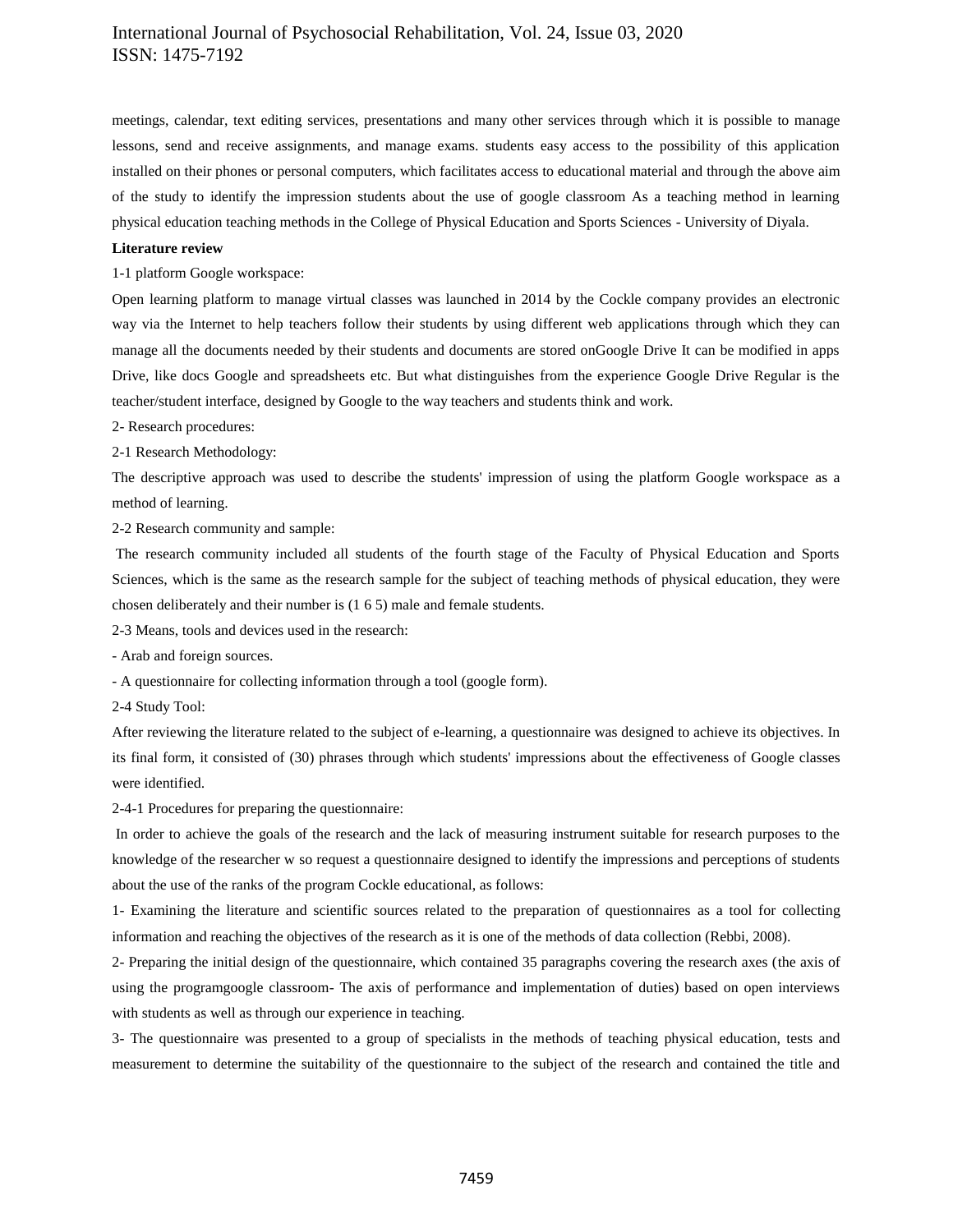objective of the study, and their opinions and observations were taken to complete the questionnaire in its final form and to be ready for application.

2-4-2 Conducting the scientific basis for the questionnaire:

2-4-2-1 Validity of the study tool:

For the purpose of making sure the sincerity was presented to a group of the experts, owners of competence and asked them to express their views on the language and the appropriateness of the paragraphs health field, and after taking their comments have been modified some paragraphs of resolution late universe of (30) items distributed among the m Horin two: m Hur use The program (17) paragraphs, and the axis of performance and implementation of duties (13) paragraphs. 2-4-2-2 Stability of the study tool:

To verify the stability of the study tool, Cronbach's alpha equation was used to extract the stability coefficient for all axes of the tool, and Table (1) shows the reliability coefficients for the study tool and tool domains.

Table (1):

| fields                                                | stability coefficient | number of paragraphs |
|-------------------------------------------------------|-----------------------|----------------------|
| The focus of the program's use                        | 0.79                  |                      |
| The focus of performance and implementation of duties | 0.83                  |                      |
| The tool as a whole                                   | 0.88                  | 30                   |

Reliability coefficients (Cronbach's alpha) for the study tool areas and the tool as a whole

Table No. (2) Shows that the values of the reliability coefficient for the fields of study ranged between (0.79- 0.83), the highest for the axis of performance and implementation of duties, and the lowest for the axis of using the program. As for the total value of the reliability coefficient as a whole, it reached (0.88), which are acceptable values for the purposes of applying the study.

2-4-2-3 Objectivity of the study tool:

The paragraphs of the questionnaire are objective, as their statements do not bear guesswork or interpretation, and they accurately express the purpose of the questionnaire.

2-4-2-4 Employing a toolgoogle form:

One of the modern tools that entered the academic field is the google form Which serves the work of questionnaires, data collection and statistical analysis automatically, which saves time and effort on the process of collecting and unloading data.

2-4-3 Experimental Experiment:

Was an exploratory experiment on a group of students of the Faculty of Physical Education and Science of Irrigation intifada / Diyala University's 35 students from outside the research sample of students stage the fourth on  $1 \nvert 2 \nvert$ 201 9 aim to identify the suitability of the paragraphs of the questionnaire to the level of students, as well as to identify On the time taken to answer the questionnaire, it became clear that the paragraphs were appropriate to the level of the sample. The time required to explain and fill the questionnaire was determined, and some changes were made to facilitate the answering process.

2-4-4 Application of the search experience:

Was a major experience during the period  $(5-9 \ 2 \ 201 \ 9)$  and by creating an electronic questionnaire and distribute it to the same research, receiving and sorting their answers.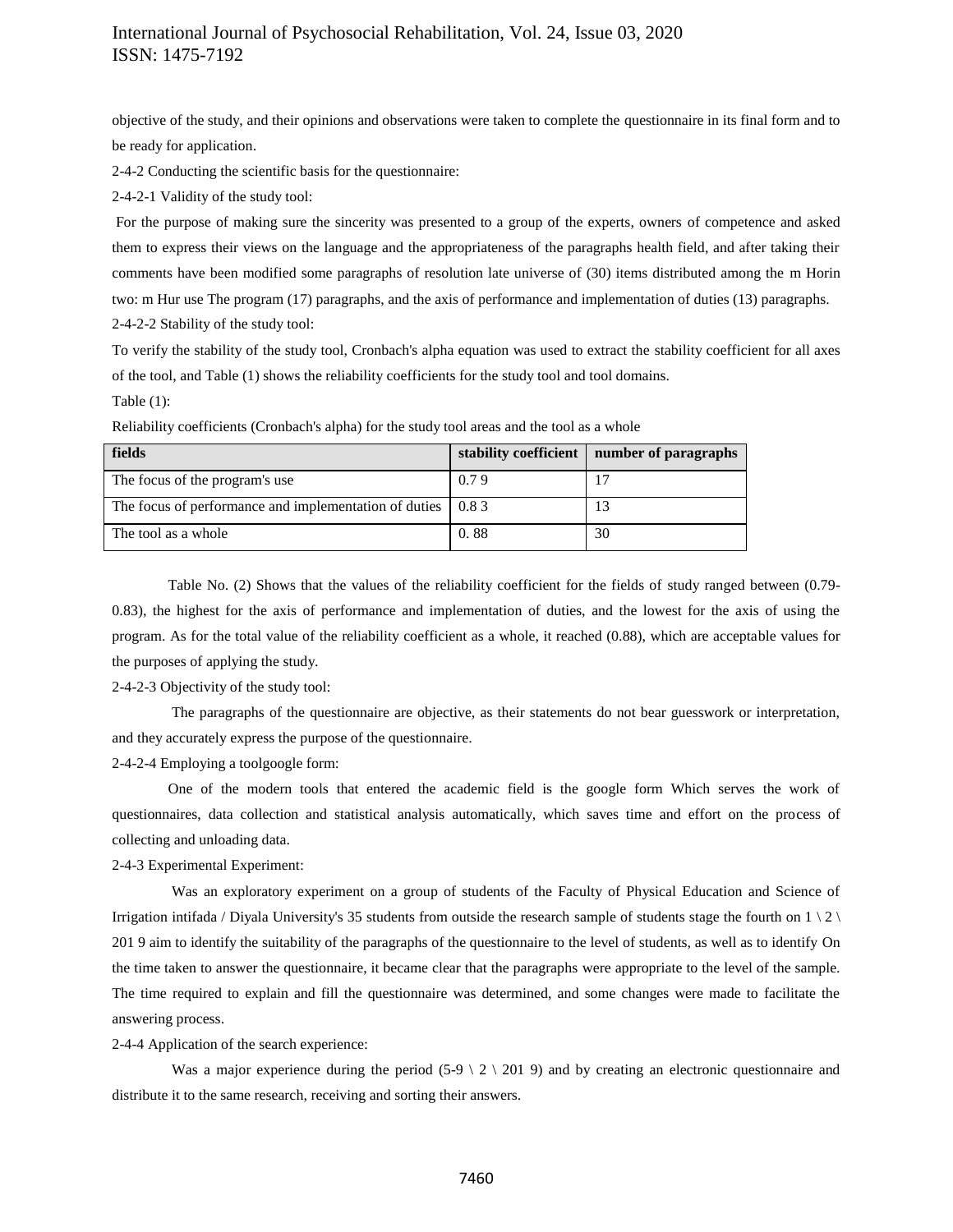2-5 Statistical means:

To answer the study questions, arithmetic means, deviations, frequencies and percentages were calculated, Cronbach's alpha equation to extract the reliability coefficient, KA square, and the data was processed using the program (MS Excel) 2019.

3- Presentation, analysis and discussion of the results:

3-1 Presentation, analysis and discussion of the students' answers about the questionnaire:

After sorting and processing the data it turns out the following:

#### **Table (2):**

#### **Arithmetic averages and standard deviations of the study tool domains and the tool as a whole**

| the number          | the hub                                               | <b>SMA</b> | deviation<br>normative |
|---------------------|-------------------------------------------------------|------------|------------------------|
|                     | The focus of the program's use.                       | 2.83       | 0.18                   |
| $\overline{c}$      | The focus of performance and implementation of duties | 2.89       | 0.24                   |
| The tool as a whole |                                                       | 2.84       | 0.22                   |

Is evident from Table 2 that the arithmetic average of the axis of the use of the program (2.83), standard deviation (0.18) either axis performance and the implementation of the duties of an average of arithmetic was (2.89) and standard deviation (0.24), either the arithmetic average of the instrument as a whole (2.84).

If agreed 38 % of the students on the ease of use of the application appeared in the proportion of 42 % on the difficulty of using the application and got 20% on the average difficulty to use the application may find one of the reasons for the difficulty of using the application on a percentage42% Because the students are not familiar with the Google Classroom application, and the application interface may be more difficult than other applications that they are accustomed to, such as WhatsApp, Facebook and Telegram, and the advantages and features of the application on the phone are less than those found on the computer version B, if we take into account that 96 percent % of students use the phone to enter Google classes, as the computer version makes all settings easy to access, unlike the phone version, which is sometimes hidden and requires more than one step to access them. As well as the time of the use of students to use an application affecting the skill and the fact that the period this study was before the current trend intensive e - learning programs. (Ballew, 2017)

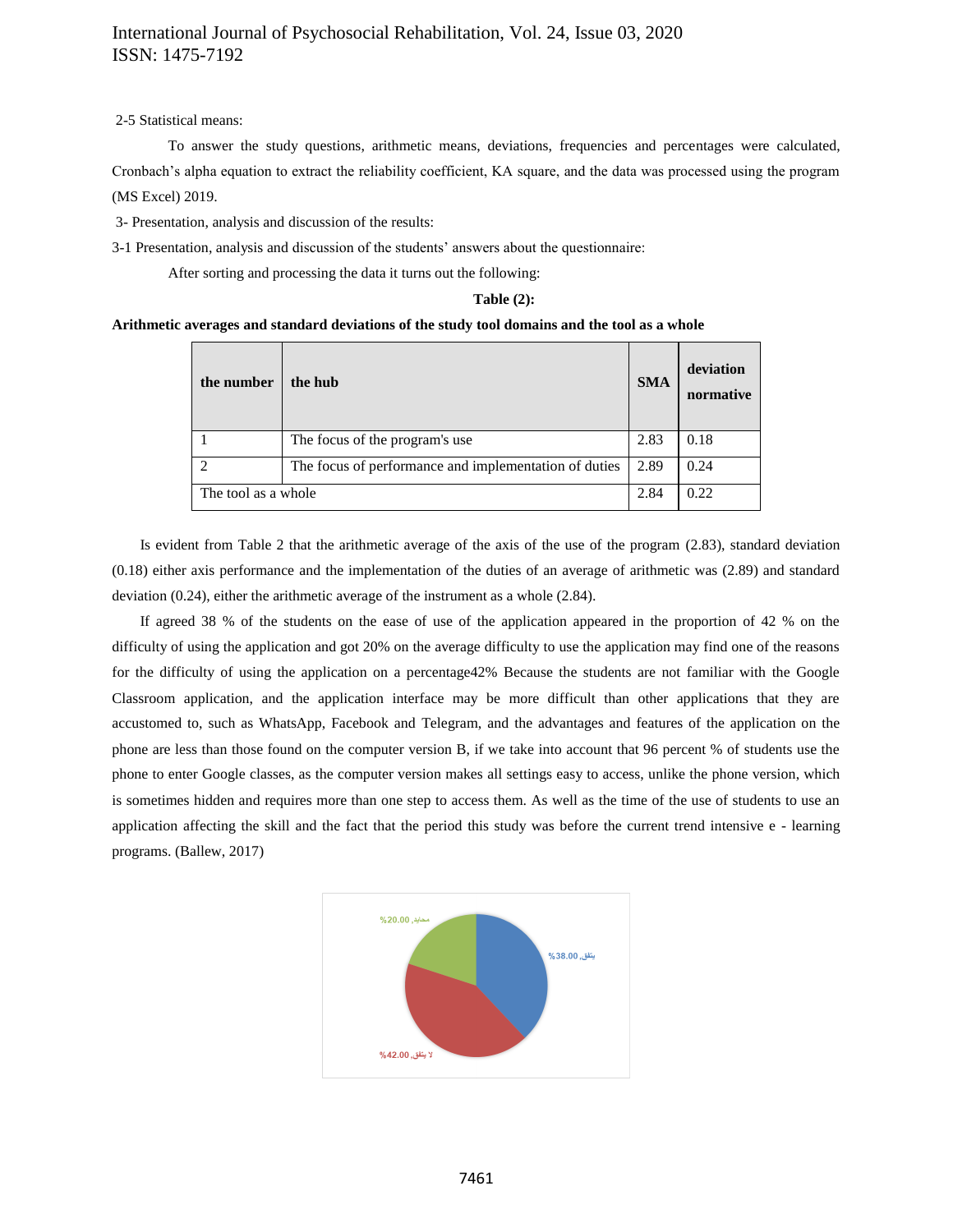As for the implementation of the tasks ingoogle classroom The results of the research showed that most of the students face difficulty in carrying out the required tasks within the timings, if the results showed that 65% of the students had difficulty in dealing with downloading and receiving files from the teacher, but 35% were satisfied with their performance and the reason may be due to the complexity of the sent files and their connection with more than

File through Cockle Drive and access files from more than one source, which makes it the difficulty of the students, as well as to the disappearance of notices to many of the students affects their performance in a negative fact that generates their frustration with the counting of the arrival notices notification such as publication of exam or link to study material or A video lecture by the professor, which is caused by the application's need to manually activate the notifications, which is vague for many students.

Also, some phones, including iphoneIt has a more complex and difficult way to download the program, use it and perform the duty, which hinders the student's performance and prevents the implementation of duties on time.

The weakness of the Internet and its services plays a major role in the weak interaction of students with the platform, as more than 96% of students face difficulty connecting to the Internet for several reasons, including financial reasons, poor service from the provider, or the lack of devices and tools provided for the Internet, which prevents the continuous availability of the Internet. (Olenets, 2018)



#### **Conclusions**

1- Many students face logistical and technical difficulties in using the platformgoogleclassroomDuring the electronic study because of the lack of familiarity with this platform.

2- The user interface that is different from the social networking programs that the student is accustomed to has an impact on the weakness of his use skills.

3- The additional applications attached to the Google service sometimes confuse the student as a result of not knowing all of their uses.

#### Recommendations

1- The necessity of holding educational courses and workshops for students to guide them in the correct use of the platform.

2- Supporting students and providing the Internet in a way that enables them to use the Internet at all times.

3- Increasing the electronic culture in general among all workers in the academic field and encouraging its use.